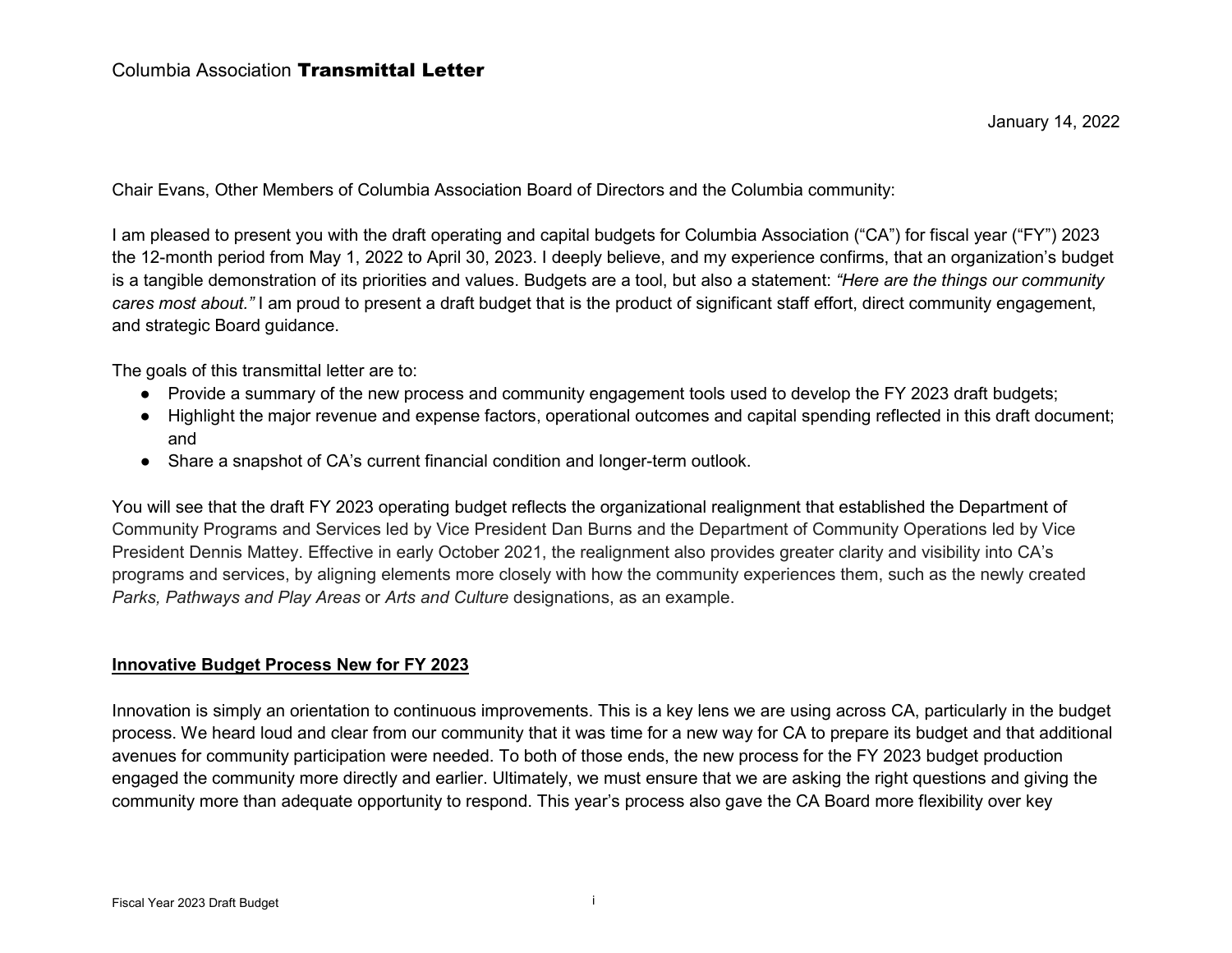variables. Fixed parameters, such as the annual charge rate and cap, were not defined as the starting point, so that the community could have input into informing those key decisions.

In July 2021, the CA Board held a special session dedicated to FY 2023 budget planning at which they defined scenario test cases. The purpose of the test cases was to enable greater visibility into CA operations, pulling apart and re-organizing line items in different ways to provide greater clarity and to better understand trade-offs among various decision points. Estimates were built on a variety of assumptions that illuminated the complexity and interdependence of CA's operations. We shared the three test cases with the community through an online survey, and through a public special information session to answer questions and to listen. I am delighted to report that more than 450 community members participated in the online survey, which certainly feels like a step forward in terms of engagement.

The CA Board received all of this community feedback, and, at their December 9, 2021 meeting, provided staff with the direction and guidance needed to develop the draft FY 2023 budget that you are now reviewing.

### **FY 2023 Operating Budget Overview**

The following factors were especially impactful on the draft budget.

- The COVID-19 pandemic and the persistent impact of the virus on human behavior are expected to continue to affect growth in participation in CA services and programs, such as School Age Services, fitness, leagues, other recreational activities, classes of all types, and the arts.
- No long-term debt issuances are projected for FY 2023, and we do not anticipate using the short-term line of credit during the fiscal year.
- The planned implementation of the recent increase in Howard County's minimum wage and corresponding pay compression adjustments for CA team members are accounted for in the FY 2023 budget.
- A continued value and prioritization of ensuring accessibility to CA's programs and services for Columbia residents in particular were factored into the draft budget.
- All 23 outdoor pools are expected to open in May 2022, as well as a full program for the Columbia Neighborhood Swim League.
- Budgeted funding for open space maintenance, aquatic weed harvesting, lakefront maintenance and response time to urgent work orders are consistent with pre-COVID-19 efforts.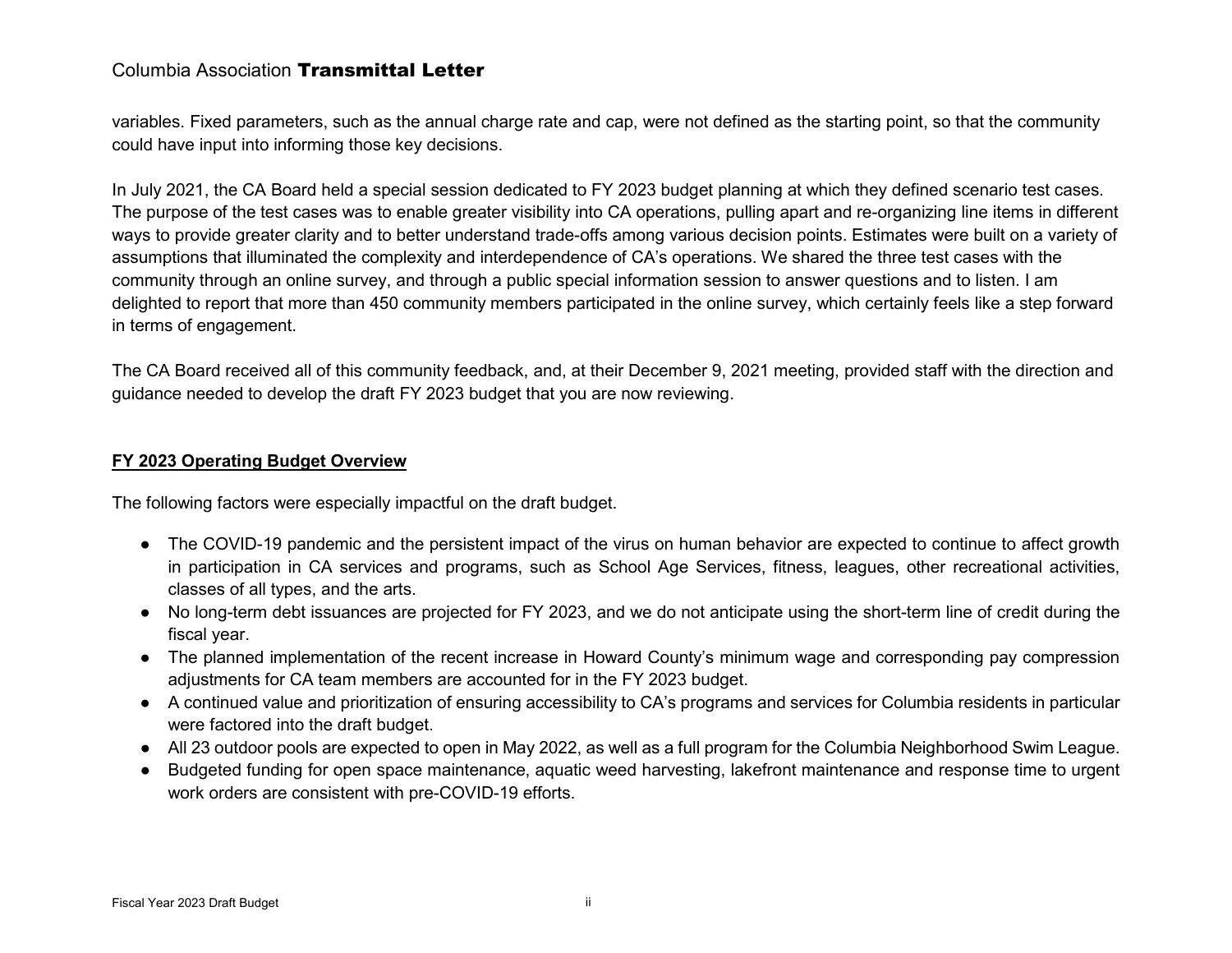- A continued stewardship effort, with clear resource allocation, towards sustainability and environmental preservation reflects ongoing Board priorities.
- New and expanded activities and events at the Downtown Lakefront and other community venues are included in the draft FY 2023 budget.
- Enhanced funding and strategic changes in CA communications to focus on engagement and multimedia.
- Specific resource designation will continue dedicated Diversity, Equity, and Inclusion (DE&I) initiatives that began in FY 2022.
- The draft budget includes total financial support for the 10 village community associations ("villages") of \$6.6 million (an increase in total of \$576,000 or 10% over the FY 2022 estimate), of which the annual charge share, including the reimbursement for benefits for employees of the villages, is budgeted to increase by 6%, or \$196,000.

### **Annual Charge Revenue and Assessed Valuations**

Real property in Maryland is assessed on a triennial basis. For residential and commercial property owners subject to CA's annual charge, increases in assessed value are phased in equally over three years and the annual increase currently cannot exceed 3.5% per year. Any decrease in assessed value is fully factored into the first full year after the assessment.

For the 19th consecutive year, the annual charge rate will be \$0.68 per \$100 of assessed valuation. The cap will be held at 3.5%, as it has been since FY 2017. The maximum allowable rate is \$0.75 per \$100 of assessed valuation and the legislated maximum cap is 10%. As reflected in the draft FY 2023 budget, both components of the annual charge formula are significantly below the maximum amounts. At this time, we believe that the persistent presence of a global pandemic and the corresponding economic crisis should prevail over any perceived need or desire to increase either component of the annual charge, which undeniably would add to the financial burden of our community stakeholders. At the \$0.68/\$100 rate and 3.5% cap, annual charge income will be in line with FY 2022 projected income.

#### **Membership and User Fee Income**

Our long-time goal in pricing our programs and services is to encourage participation to the greatest extent possible. However, the 12% increase in the Howard County minimum wage rate effective April 1, 2022 has a significant impact on our operating costs. The very recent passage of that legislation has driven us to look to increasing most memberships by 5% to 7%, which is higher than CA's typical membership rate increases of around 3% at most. Since the minimum wage increase impacts CA's community programs and services more than anything else in the organization, we aligned the increase needed in revenue with the facilities and programs incurring the greater cost, rather than burdening the entire community with those expenses. On the other hand, we kept budgeted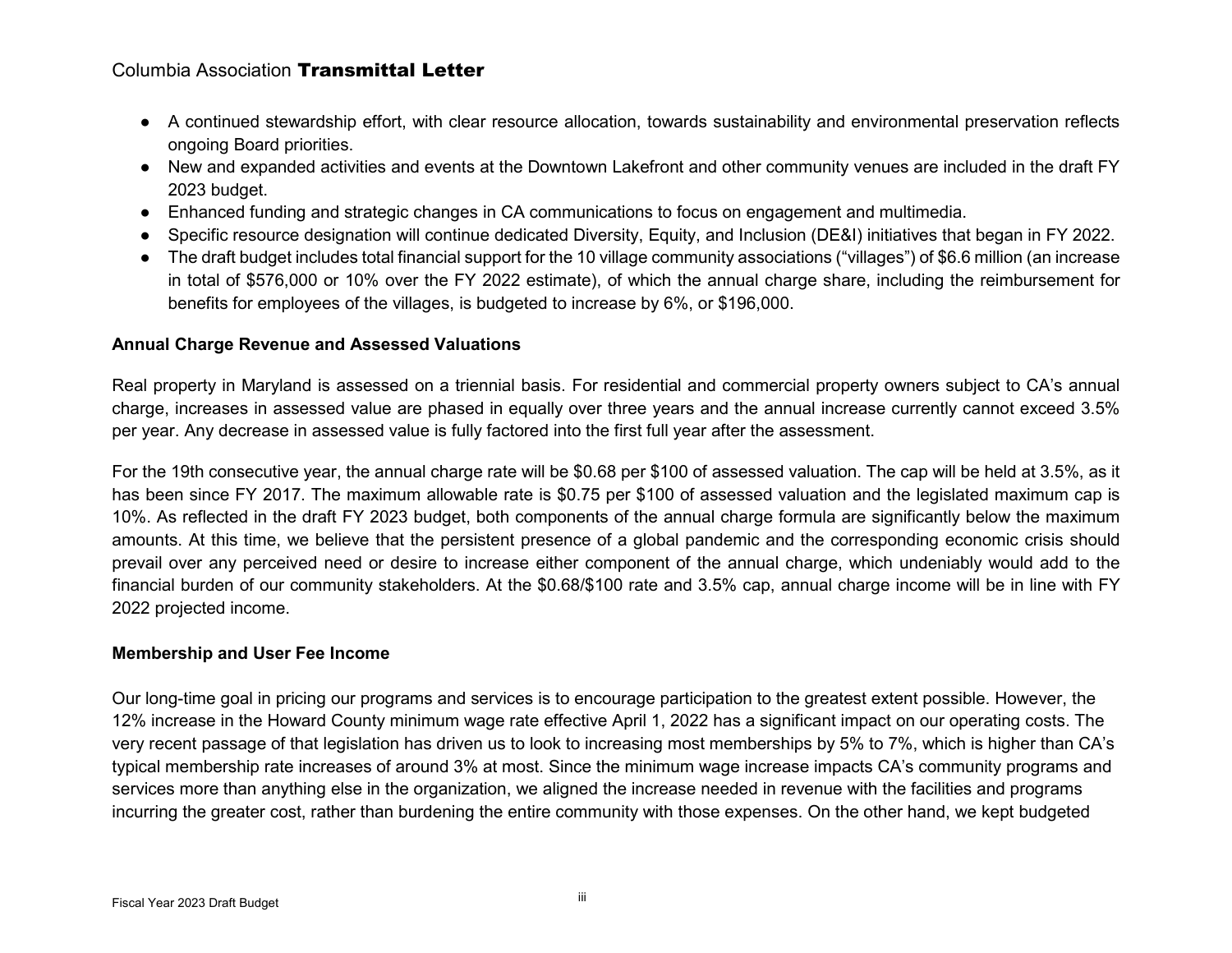increases in fees for programs such School Age Services, daily facility admissions, tennis court time, etc. in the range of 3% to 4%, below projected inflation for the period. We also held to our general approach of a slightly greater increase for non-residents in comparison to resident rates.

### **Staffing and Personnel Costs**

A major expense driver for CA is personnel-related costs, accounting for almost 45% of total operating expenses for FY 2023. Recruiting for many positions has become and continues to be challenging for CA, largely due to ongoing COVID wide-ranging impacts, and for most employers in nearly every industry and geographic region. The recruitment and selection of quality staff in conjunction with our retention efforts, including cross-training, DE&I initiatives, and learning and development opportunities, are critical to CA's ability to maintain service levels expected by community stakeholders and imposed by the organization.

The draft FY 2023 budget incorporates team member pay increases at an average of 3%, similar to FY 2022, which followed no increases in FY 2021. The draft FY 2023 budget includes the restoration of CA's 6% contribution to the 401(k) plan covering eligible CA team members and village employees. As one of many personnel-related cost reduction steps due to the pandemic, CA's contribution was reduced from 6% to 3% in April 2020 through December 2021.

As alluded to earlier, in December 2021, the Howard County Council voted to increase the county minimum wage at higher rates and on a shorter timeline than the State of Maryland minimum wage scheduled increases. Minimum wage in Howard County is now scheduled to increase to \$14 per hour (from \$12.50) effective April 1, 2022. The chart below shows the increases and the timing.

| <b>Effective Date</b> | State Hourly Rate | County Hourly Rate | Howard County higher by:       |       | County Year over Year Increase |
|-----------------------|-------------------|--------------------|--------------------------------|-------|--------------------------------|
| 1.1.2022              | \$12.50           | \$12.50            | \$<br>$\overline{\phantom{0}}$ | $0\%$ | 6%                             |
| 4.1.2022              | \$12.50           | \$14.00            | \$1.50                         | 12%   | 12%                            |
| 1.1.2023              | \$13.25           | \$15.00            | \$1.75                         | 13%   | 7%                             |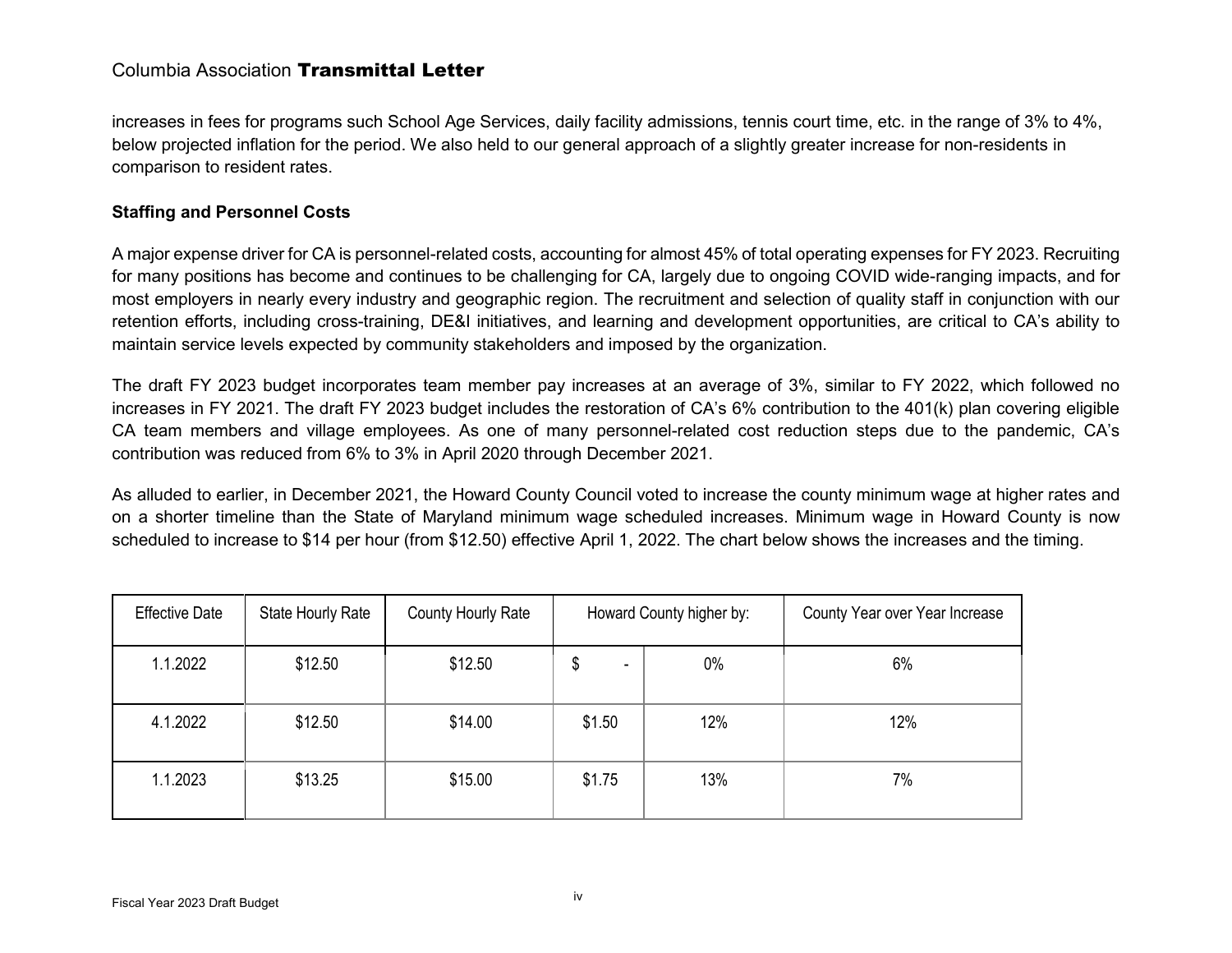| 1.1.2024 | \$14.00 | \$15.00 | \$1.00 | 7% | 0% |
|----------|---------|---------|--------|----|----|
| 1.1.2025 | \$15.00 | \$16.00 | \$1.00 | 7% | 7% |

For CA, the impact of changes in minimum wages has a ripple impact across many positions due to the need to make adjustments to wages above minimum wage to ensure an equitable distribution among team members. The impact of the increased minimum wage and related anticipated pay compression (approximately \$625,000 in compensation before payroll taxes and benefits) is reflected in the draft FY 2023 budget. Going forward, the Howard County minimum wage increase will continue to create upwards pressure and other pay compression challenges for CA's compensation structure and operating costs.

# **FY 2023 Capital Investment Overview**

A key priority in the draft FY 2023 budget has been ensuring increased funding towards our capital projects impacting our open space and facilities. The draft FY 2023 budget includes \$11 million in capital funding, representing an increase of nearly 38% over the FY 2022 capital budget of \$8 million, and a significant step toward the pre-COVID funding of \$15 million. The draft FY 2023 capital investment plan continues the current focus on safety-related reinvestments, along with projects that further primarily the CA Board's goals of environmental sustainability and open space stewardship.

The draft FY 2023 capital investment plan is presented in three categories; a practice that has been used very effectively since it was approved by the CA Board for 2011. **Category I** capital projects are Board-approved initiatives that include major community-wide sustainability projects. **Category II** capital projects, also specifically approved by the Board, include major reinvestments in facilities or significant projects. **Category III** capital projects, an inclusive list of improvements and upgrades to facilities, are funded by the remaining dollars allocated for the capital spending plan.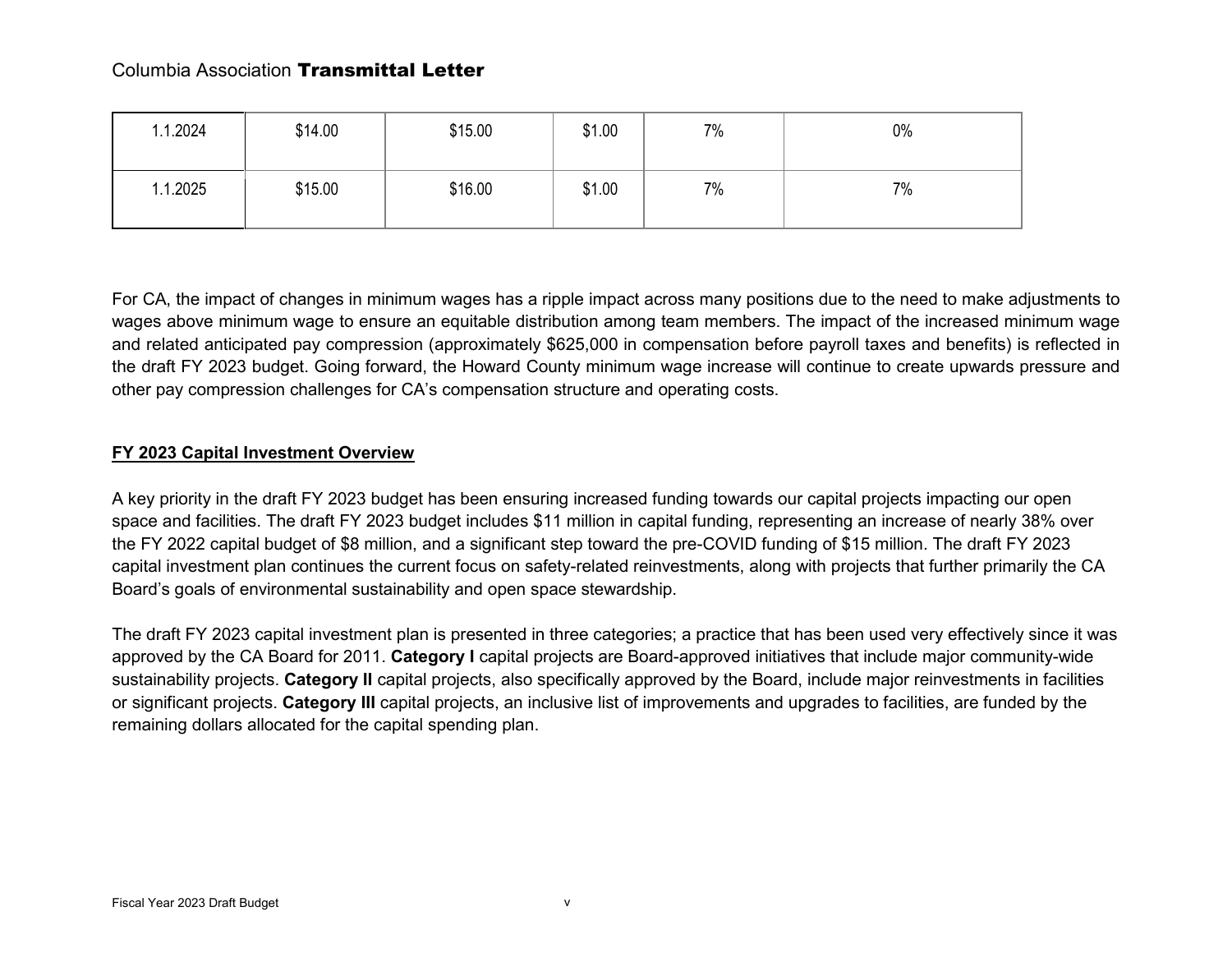Highlighted here are some of the more significant FY 2023 capital projects.

- \$1,325,000 Building energy retrofits, watershed and water quality improvements and "going green" projects
- \$1,419,000 Pathway, pedestrian bridges and boardwalk renovations and replacements
- \$750,000 Stonehouse and Art Center renovations
- \$600,000 Historic Oakland heating, ventilation and air conditioning renovation
- \$511,000 Tot lot replacements

Major Category III allocations include:

- \$1,113,000 for Open Space projects
- \$634,000 for village community association projects
- \$583,000 for Outdoor Pool projects
- \$500,000 for Downtown Lakefront improvements

## **Outlook**

As a result of the financial and operational adjustments made previously and our ongoing commitment to honest and clear-eyed financial stewardship for the future of the organization, CA is in very sound financial condition. We have proven yet again that we can produce a budget and successfully execute against it, even in the most uncertain times of a global pandemic that has impacted every aspect of our lives, individually and as a community. We have a solid track record, earned over 54 years of financial discipline, that incorporates innovative yet deliberate planning, efficient and effective execution and thoughtful review. There is a continuous focus on making improvements, managing costs, and finding efficiencies without compromising service delivery. Our cash position is strong, thanks in part to the Board's FY 2021 decision to establish and begin funding a cash reserve for emergencies.

As this letter was being written, the omicron variant was creating yet another surge in COVID-19 cases at the global and local levels. Leaders at all levels of government and other organizations are grappling with the public health concerns, pressures on the healthcare system and potential economic impacts. The long-term social, economic and community impacts of the COVID-19 pandemic remain unknown. In the years preceding the pandemic, CA had experienced solid and consistent income growth, mainly through commercial development, increases in assessed valuations, and strong community participation in our services, programs and activities. We are not planning or strategizing on how to return to "normal", if "normal" means a pre-COVID CA. We anticipate instead, in three to four years, a repositioned CA, supported by an organization-wide commitment – Board and staff – to engage our community in continuing to drive the evolution, relevance, and quality of our programs, amenities and other offerings and the way that we deliver them.